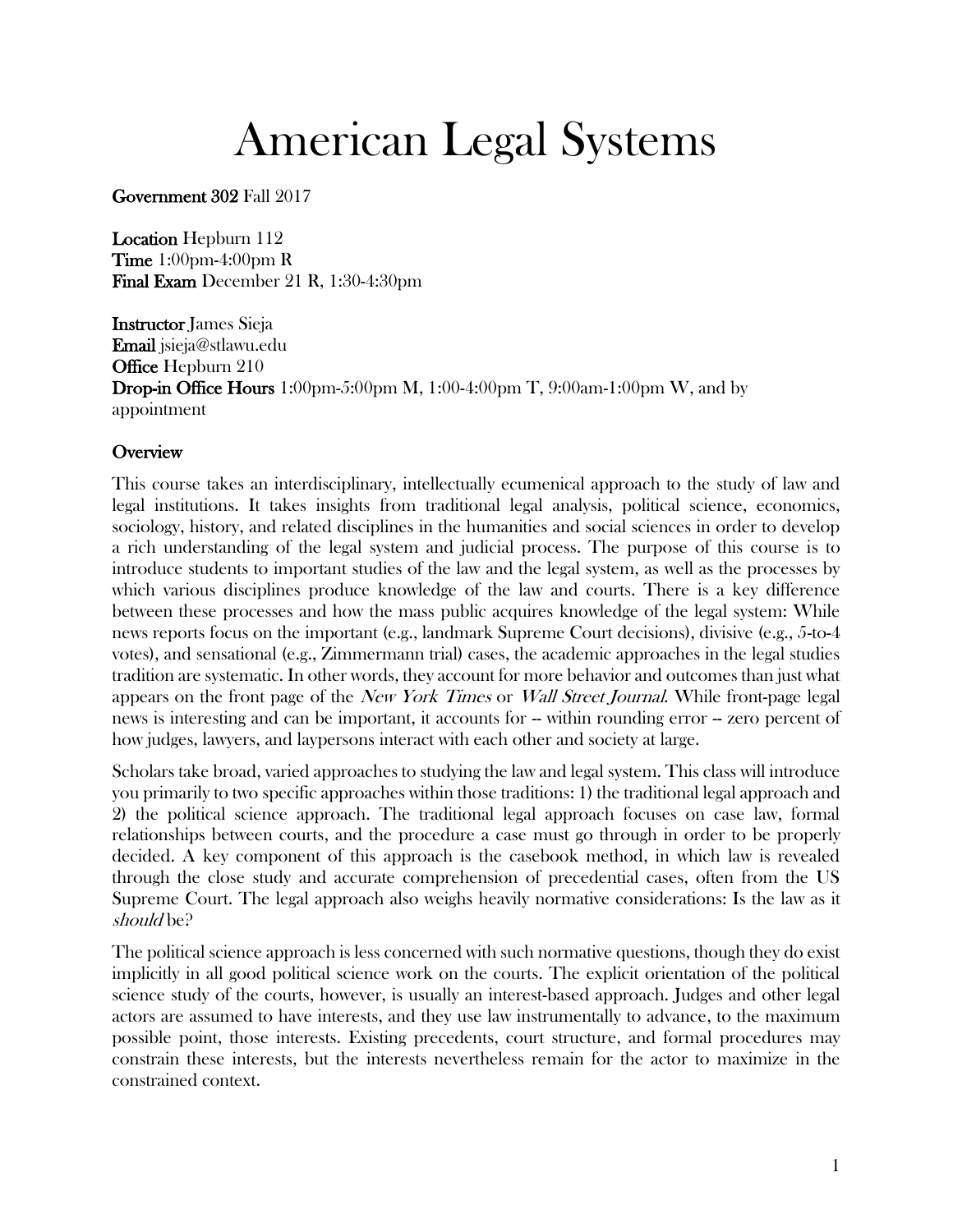We will look at questions from both perspectives, as well as some other perspectives in a more limited context.

### Textbook and course readings

A textbook is necessary in a class like this one, but it is not sufficient. The required textbook for this class is

Baum, Lawrence. 2012. American Courts: Process and Policy, Seventh Edition. Boston: Houghton Mifflin.

Additionally, you will need to purchase

Rosenberg, Gerald N. 2008. The Hollow Hope: Can Courts Bring about Social Change?, Second Edition. Chicago: University of Chicago Press.

I will provide additional readings electronically via the course Sakai site. Cases and academic articles can be found through the library's electronic resources. Becoming familiar with the library's resources will prove invaluable to you over your academic career here, so there is no time like the present to learn how to use them. Note that course readings are not evenly distributed throughout the course, so you may wish to do some of them in advance to space them out more evenly.

## Course format

Part of the course will be a lecture for the "nuts and bolts" aspects of the legal system, but I will spend as little time as possible talking at you. I encourage you to ask questions and participate at any time. Classroom discussions will take the readings as their jumping off point, consequently you are responsible for all material covered in lecture as well as in the readings. Some material I will present in lecture will not be in the readings. I will keep you up-to-date about what to expect in class via email, so be sure to check it regularly, i.e., at least once a day, even on weekends.

Attendance and participation are mandatory. Note: It is not possible to do well on the latter if you do not do well on the former. **The workload in this class is heavy.** I have laid out the reading and assignment schedule in the "Topics and readings" section below to help you plan your semester.

#### Course requirements and grading

| Midterm 1 (September 28):                  | 1.5%                                |
|--------------------------------------------|-------------------------------------|
| Midterm 2 (November 9):                    | $1.5\%$                             |
| Assignments (due throughout):              | $30\%$ (8 $\omega$ roughly 4% each) |
| Final (December 21):                       | 25%                                 |
| Attendance and participation (throughout): | 1.5%                                |
| Total:                                     | $100\%$                             |

Let me know before class if you must miss. There is no acceptable number of unexcused absences. Regardless of the reason for your absence, you are responsible for the material covered during the class meeting. After one unexcused absence, each subsequent unexcused absence will lower your final letter grade by a half-point (e.g., a 3.5 becomes a 3.0 at two unexcused absences, a 2.5 at three, etc.). Any unexcused absence on a presentation day (September 28 or November 30) will automatically reduce your final grade by a quarter-step.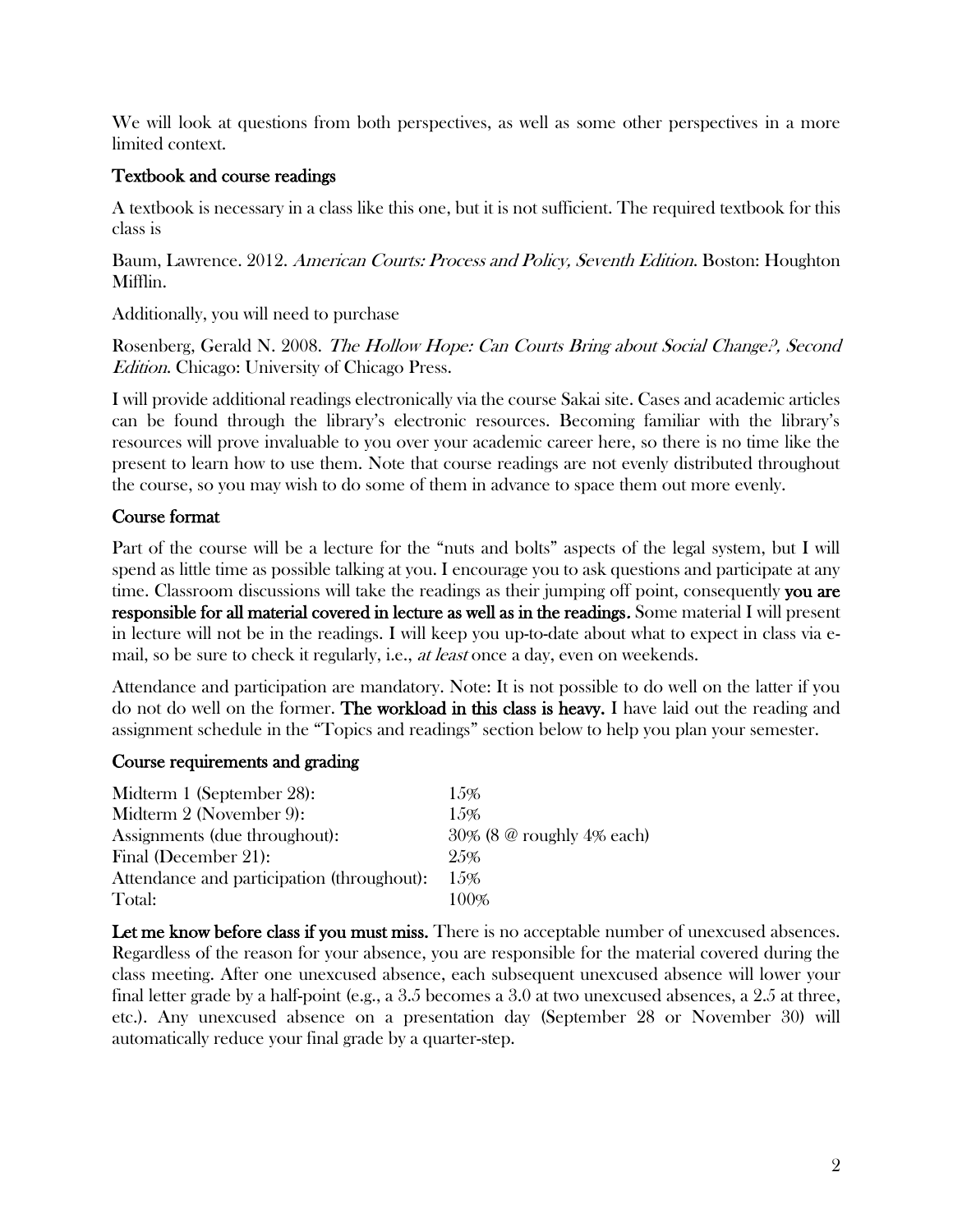Written assignments are noted below in the course schedule. Some will be collaborative. You will be graded on the strength of your work both individually and as a group. You will write memos, case analyses, reviews of research, and some creative pieces. All written work will be turned in typed in hard copy. No e-mails; I will lose them. (The one exception is Assignment #7.) Please feel free to be creative with them.

Barring clerical error (e.g., I added up the points incorrectly), all grades are final. I am always willing to talk with you about exam and written assignment grades and suggest ways to improve. But, I will not bargain over grades or points, nor will there be extra credit opportunities.

I will employ a standard grading scale:

| $4.0(100-97)$ | $3.25(90-87)$ | $2.5(80-77)$ | $1.75(70-67)$ | $1.0(61-60)$     |
|---------------|---------------|--------------|---------------|------------------|
| $3.75(97-93)$ | -3.0 (87-83)  | 2.25 (77-73) | 1.5 (67-63)   | $0.0$ (below 60) |
| $3.5(93-90)$  | $2.75(83-80)$ | $2.0(73-70)$ | $1.25(63-61)$ |                  |

I will not round grades as a matter of course; however, your *exceptional* effort in one or more elements of the final grade may be considered a plus factor if your grade is on the borderline. There is no curve in this course, though I reserve the right to adjust grade cutoffs if necessary. The adjustments will only work neutrally or in your favor, if applied.

There is no pass/fail option for this course. There are no exceptions to this policy.

# Exams

We will have two midterm exams, one roughly one-third of the way through the semester and another at about the two-thirds mark. The **final will be comprehensive** with an emphasis on the last third of the course. The exams will have a combination of multiple choice, identification, and essay questions.

The exams make up 55 percent of your final grade. The exam proportion is likely higher than in other GOVT classes you have taken; however, I have weighted them more heavily for a purpose: Many students who take this class may be interested in going to law school. In most law school classes, a student's midterm and final (and sometimes just final) exam grades constitute their grade for the course. You're not there yet, but this will give you an idea of the strong emphasis placed on exam performance in law school.



That was some heavy stuff. Here's a puppy and a kitty to take the edge off.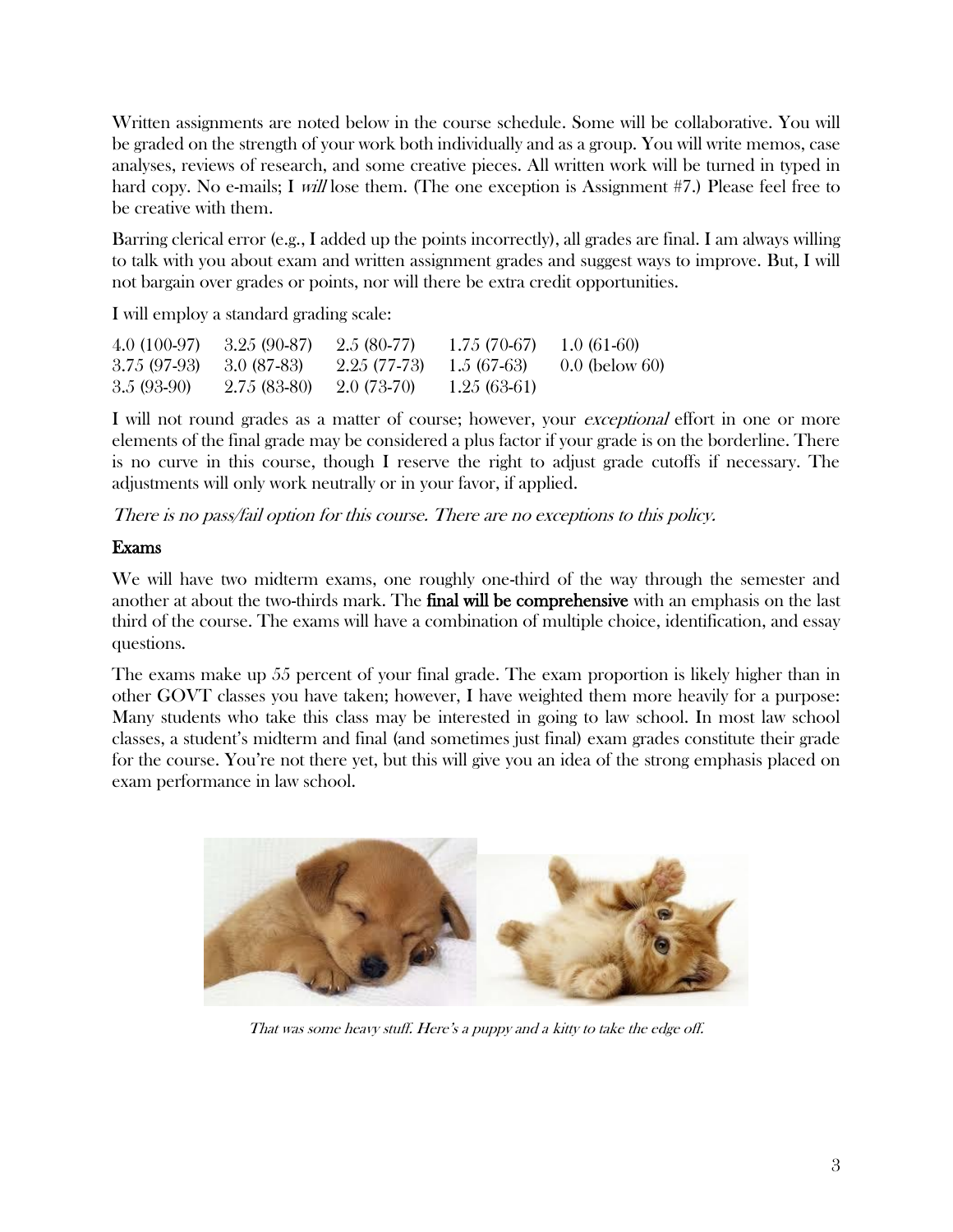#### Expectations and technology policy

I expect this class, the readings, making an argument, and getting involved to be the thing you care about most in the world during the 180 minutes we meet each week. I expect you to come to class at least having read the material for the week, even if you haven't fully understood it or have an opinion on it yet. That's why we have class – to work through those issues. But, understanding and evaluation of the material will be difficult if you have not done the first part: reading them yourself.

I expect you to bring assigned reading material to class with you. Many of the readings are on the course Sakai site or accessible through the library's databases. For this reason, if you do not print out the readings, you should bring a laptop with which you can access them. Accessing readings and note-taking are the only regularly authorized uses of an electronic device during class. As someone (the internet claims Thomas Jefferson, but I'm dubious) once said, "If you're here, be here."

#### Disability accommodations

Please inform me during the first two weeks of classes if you need any accommodations in the curriculum, instruction, or assessments of this course to enable you to participate fully. Confidentiality of the shared information will be strictly maintained. We will work with Disability and Accessibility Services (http://www.stlawu.edu/disability-and-accessibility-services) if accommodations require such assistance.

#### Academic honesty

I expect everyone to conduct themselves with integrity and honesty in this class. There are two facets to this expectation.

First, all of the work you do in this class will be your own. Don't cheat. Don't plagiarize. Don't take short cuts. If you commit an act of academic dishonesty, I am bound to follow the procedures outlined in the St. Lawrence University Student Handbook (available at http://www.stlawu.edu/sites/default/files/resource/Student%20Handbook%202016-2017%20update d%20feb17.pdf) The Handbook describes what constitutes academic honesty and penalties for violation on pages 94 through 100. Again, don't cheat.

As the semester goes on, you may find yourself in a situation where, due to multiple pressures on your time, you may consider taking a short cut in order to turn in an assignment or paper by the deadline. If this is the case, the thing to do is to drop everything and contact me via email immediately regarding your situation. I can help relieve some of the pressure related to my class in a way that is equitable for the other students in the class as well. But, I can't do anything for you once you commit an act (knowingly or negligently) of academic dishonesty.

Second, I expect everyone to be intellectually honest. This means listening attentively to other's comments and questions and responding appropriately. Some of the material in the class is controversial, and an intellectually vibrant community like St. Lawrence ought to entertain opinions on most any side of a controversy. Moreover, a liberally-educated person ought to be able to articulate fearlessly the "best case" for any legitimate proposition. So, we will not resort to ad hominem attacks, shut-down-by-slogan, or straw person arguments. (Ok, I might do the straw person argument sometimes, but only for effect.) Believe in the rightness of your argument; be prepared to challenge both yourself and others; and be open to changing your mind.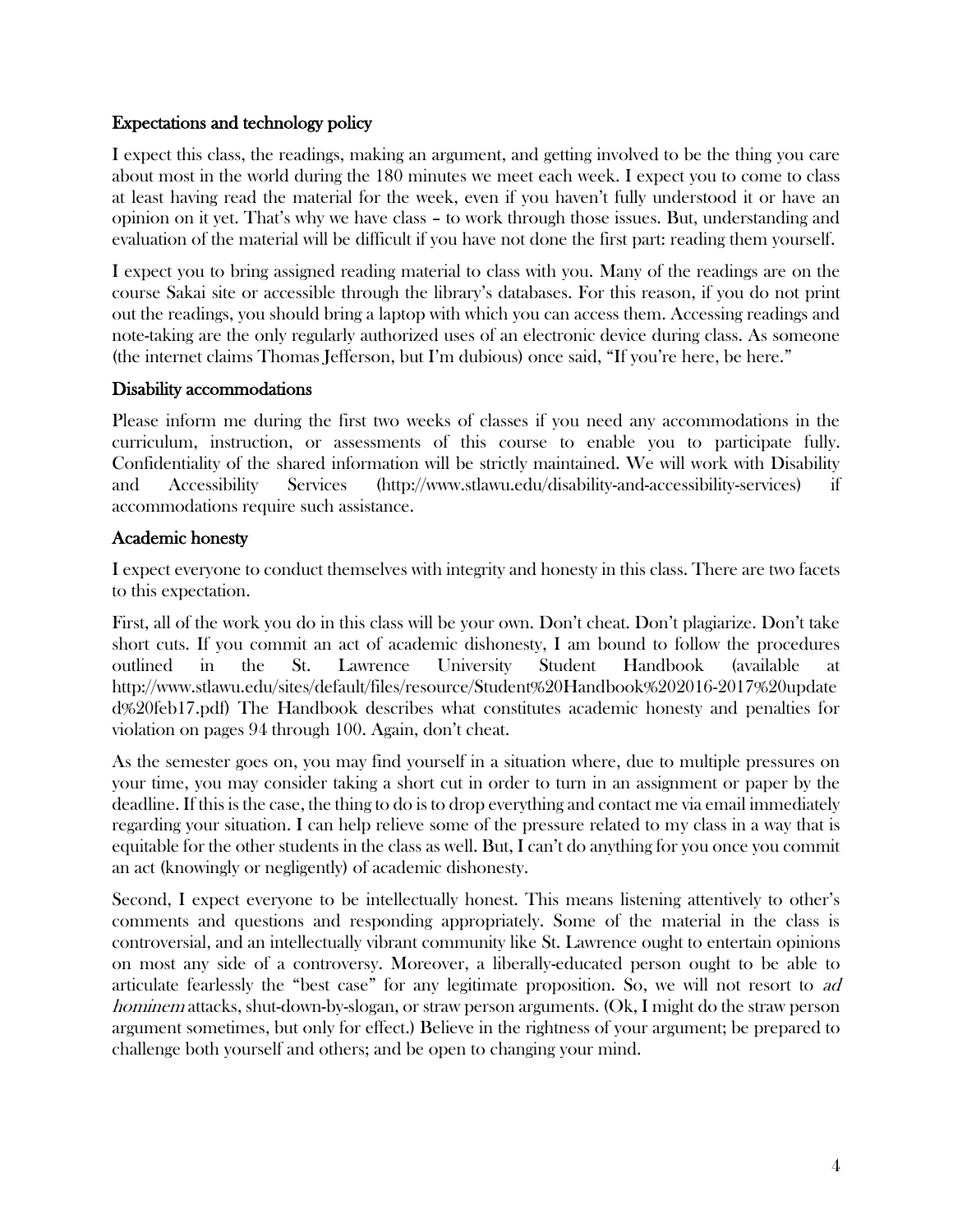#### Topics and readings

Please note that the **readings are subject to change.** I will let you know throughout the semester where we are in the schedule and where we are going.

- I. Introduction to the legal approach (August 31) Baum, Chapter 1 Stevens, "The Common Law Origins of the Infield Fly Rule" Kerr, "How to Read a Legal Opinion"
- II. History, the law, and court structure (September 7) Baum, Chapter 2 Calvi & Coleman, "Limitations" Erie Railroad Co. v. Tompkins, 304 U.S. 64 (1938) Crowe, Building the Judiciary, Chapters 1 & 4

**Assignment #1 (due September 7)** After reading the *Erie* case, do the following: In no more than two pages (single-spaced, with 1-inch margins and 12-point font, hard limit), you should first report the information from *Erie* that Kerr suggests you should know after reading an opinion (e.g., the facts in the *Erie* case, etc.). In other words, you should report the information from the case that would fit under the six subheadings in section III of the Kerr reading. After that, develop a hypothetical situation that the Erie doctrine would have an effect on. Describe how the situation would be resolved (that is, which rules/laws would apply) in both the pre-*Erie* and post-*Erie* eras. (2%)

- III. Introduction to the political science approach (September 14) Posner, "Nine Theories of Judicial Behavior" Segal, Jeffrey. 1984. "Predicting Supreme Court Decisions Probabilistically: The Search and Seizure Cases, 1962-1981." American Political Science Review 78(4): 891-900. Segal, Jeffrey, and Harold Spaeth. 1996. "The Influence of Stare Decisis on the Votes of United States Supreme Court Justices." American Journal of Political Science 40(4): 971-1003. Maltzman, Spriggs, and Wahlbeck, "Strategy and Judicial Choice: New Institutionalist Approaches to Supreme Court Decision-Making," in Supreme Court Decision-Making: New Institutionalist Approaches
- IV. Judicial selection (September 21-28)

Baum, Chapter 4 (9/21) Yalof, *Pursuit of Justices*, Chapter 7 (9/21)

Binder, Sarah, and Forrest Maltzman. 2009. "Advice and Consent during the Bush Years: The Politics of Confirming Federal Judges." *Judicature* 92(6): 320-329. (9/21-9/26)

Holmes, Lisa. 2014. "'Going Nuclear' over Appointments: The Causes and Consequences of Filibuster Reform." Paper prepared for presentation at the Annual Convention of the American Political Science Association, Washington, D.C. (9/26) Bonneau and Hall, *In Defense of Judicial Elections*, Chapters 1 & 6 (9/26)

Assignment #2 (due September 28) Group 1 will design a non-partisan campaign, and Group 2 will design a partisan campaign. You should make up a few ads (storyboarded or you can produce your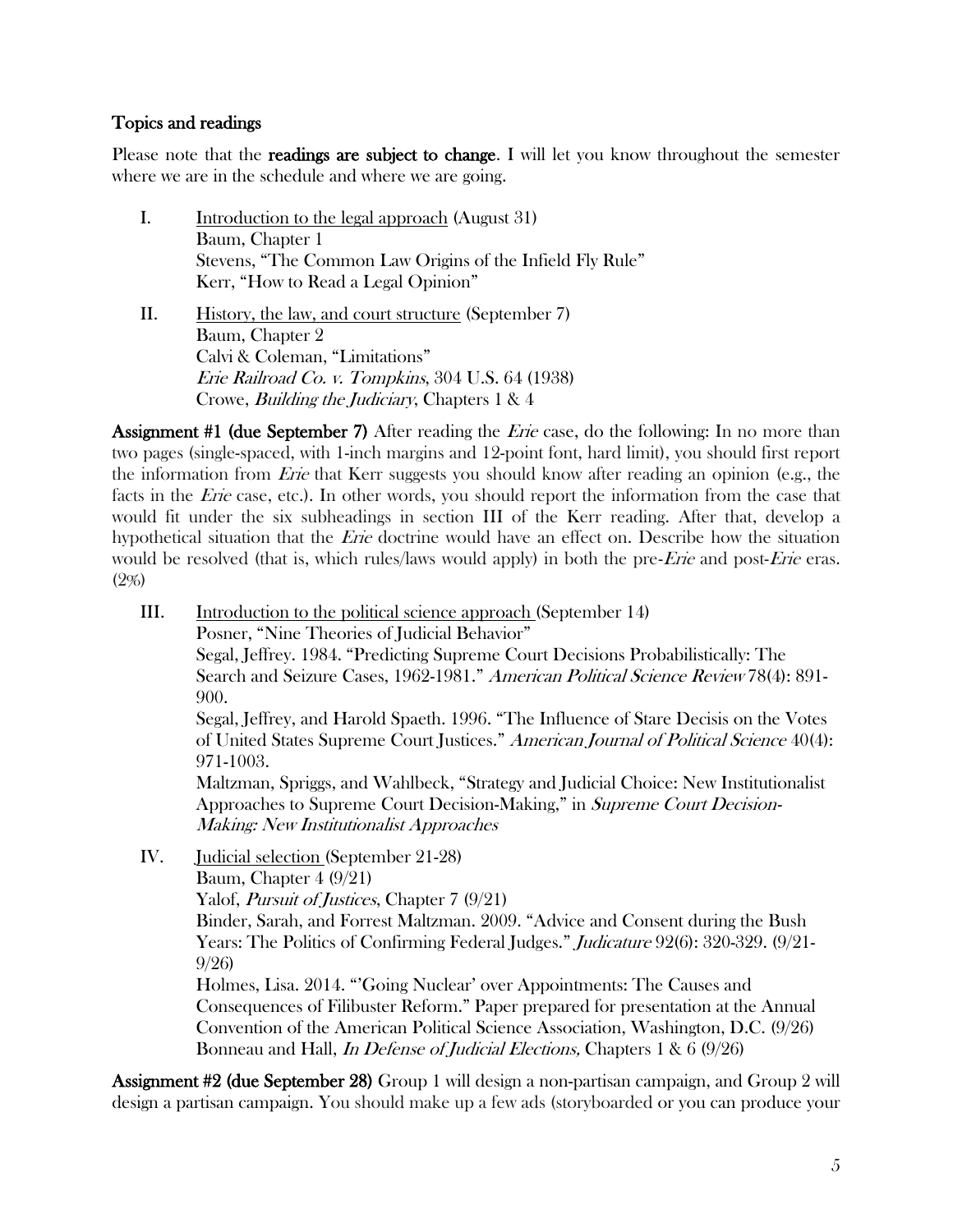own on video). You will also write up a campaign plan (where/when to run ads, where/when to make public appearances, whether or not to engage in debates, where money for the campaign will come from, etc.). You should also explain why you made the choices you made. In general think of yourselves as advisers to a candidate who is running for state supreme court. (Note that I haven't picked a state for either group. You may choose any state that has your assigned type of election.) Write up a short (about one paragraph) separate document to indicate who contributed what to the project. All members of the group must sign under the paragraph to indicate it is an accurate reflection of their contributions.

Group 3 will perform a mock federal judicial confirmation hearing. We will do a circuit court of appeals judge. Circuit court confirmation hearings are less well-covered by the media, but they are arguably more important, given that the vast majority of federal cases end in the courts of appeal. One group member will volunteer to be the nominee, and the other folks will be senators who will ask questions. I will send along transcripts of a few hearings (some contentious, some not) so that you can get a flavor of how they go. I will also give you a constructed biography for the nominee. (5%)

#### Midterm Exam 1: Evening of September 28

V. Criminal justice (October 5-19) Baum, Chapter 6 Calvi & Coleman, "Criminal Law" Three of the following cases: Robinson v. California, 370 U.S. 660 (1962) Pennsylvania v. Konz, 498 Pa. 639 (1982) Pennsylvania v. Mochan, 110 A.2d 788 (1955) California v. Armitage, 239 Cal. Rptr. 515 (1987) Smallwood v. Maryland, 343 Md. 97 (1996) Martin v. Alabama 17 So. 2d. 427 (1944) Young v. Maryland, 303 Md. 298 (1985)

**Assignment #3 (due October 19)** Take one of the above cases and write a short scene that dramatizes 1) a courtroom scene, 2) a meeting in the judge's chambers, or 3) jury deliberation in that case. You could also write up a conversation between the judge and law clerks at the appellate level. There is no maximum length for this assignment, but the minimum is two pages. (2%)

VI. Civil litigation, law, and procedure (October 19-26 & November 2) Baum, Chapter 7 & p. 76 "The Contingent Fee" Calvi & Coleman, "Civil Procedure"

**Assignment #4 (due October 26)** 1) Write a short (1-2 pages, double-spaced, no tighter than 1" margins) memo based on the following scenario:

You have been hired as a junior associate, specializing in civil litigation, by a senior partner in the North Carolina law firm of Dewey, Cheatem, and Howe. Because this is your first job out of law school, your boss doesn't entirely trust you, so he wants you to write him a memo about any cases you might take.

After reviewing potential clients for a few days, you think you finally have a good case. Draft a memo that explains clearly to your boss why this is a good case for you to take on. Of course, your boss can smell manure from a mile away, so don't oversell it. Be sure to note any problems that might come up in the course of litigation and negotiation. Describe what a successful outcome for your client in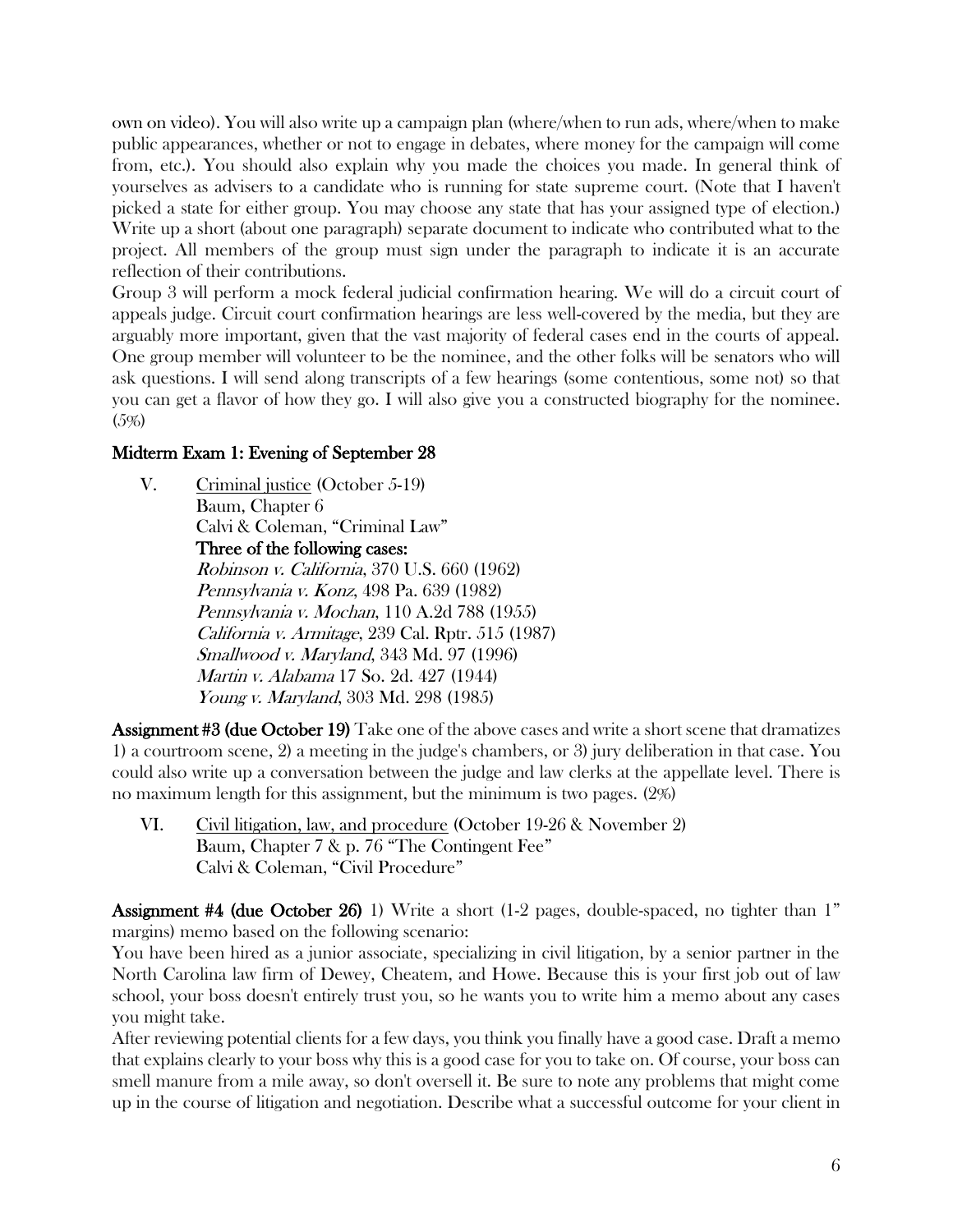this case would look like. This should be a little more complex than "we win," because lots of different things can happen depending on how/why/what you win. Outline your *strategy* for achieving that outcome, indicating potential strategic obstacles or pitfalls that might come up.

Note that I haven't defined what type of civil action you're considering. We are tackling three, and you may choose contracts, property, or torts (see the Calvi & Coleman readings below). I also haven't said whether you're representing a plaintiff or defendant, or a firm or an individual. Those are up to you. It should be clear relatively early, like the first sentence or two, in your memo what's going on, who your client is, and who the opposition is. The focus of this memo should be on your litigation and negotiation strategy. (4%)

> Calvi & Coleman, "Contracts," "Torts," and "Property" (focus most closely on the chapter pertinent to your Assignment #4 topic) Three of the following cases: Vosburg v. Putney, 80 Wis. 523 (1891) U.S. v. Carroll Towing Co., 159 F.2d 169 (1947) Leonard v. PepsiCo Inc., 88 F.Supp.2d 116 (1999) Udseth v. United States, 530 F.2d 860 (1976) Hawkins v. McGee, 84 N.H. 114 (1929) Peevyhouse v. Garland Coal & Mining Co., 382 P.2d 109 (1962)

Assignment #5 (due November 2) Write a memo back to yourself as the "senior partner" to whom you wrote assignment 4. Instead of strategy, you will talk about the legal elements of the case that need to be addressed in the case.

So, for example, if you have a negligence case, you'll talk about things like a duty of care, breach of that duty, etc., and what specific evidence in your case fits under each of those elements. Look to respective Calvi & Coleman reading for the things you should discuss. This is a 1-2 page memo, with the same formatting requirements as Assignment 4. (4%)

VII. Legal analysis and reasoning (November 2-9) Murphy, Pritchett, Epstein, and Knight, "Precedents and Legal Reasoning" (11/2-11/4) Sunstein, *One Case at a Time*, Chapter 2 (11/7) Marshall, "The Constitution: A Living Document" (11/7) Scalia, "Originalism: The Lesser Evil" (11/7)

Assignment #6 (due November 9) In a page (no more, not much less), describe your preferred approach to constitutional interpretation and why you prefer it. The debate is wider than living constitutionalism v. originalism, though those are two positions you can adopt. We'll yell at each other (in a respectful, intellectually-stimulating manner) about constitutional interpretation for some time in class. The assignment should give you an opportunity to clarify your thoughts on the topic before discussing them. Who knows? Maybe you'll end up at the bottom of the page someplace you didn't know you'd go. (3.5%)

Midterm 2: Evening of November 9 (covering material only from October 5 to November 9)

VIII. Supreme Court case selection (November 9-16) Baum, 263-267 Segal, Spaeth, and Benesh, "Getting Into Court" Tanenhaus, Schick, Muraskin, and Rosen, "The Supreme Court's Certiorari Jurisdiction: Cue Theory," in *Judicial Decision-Making*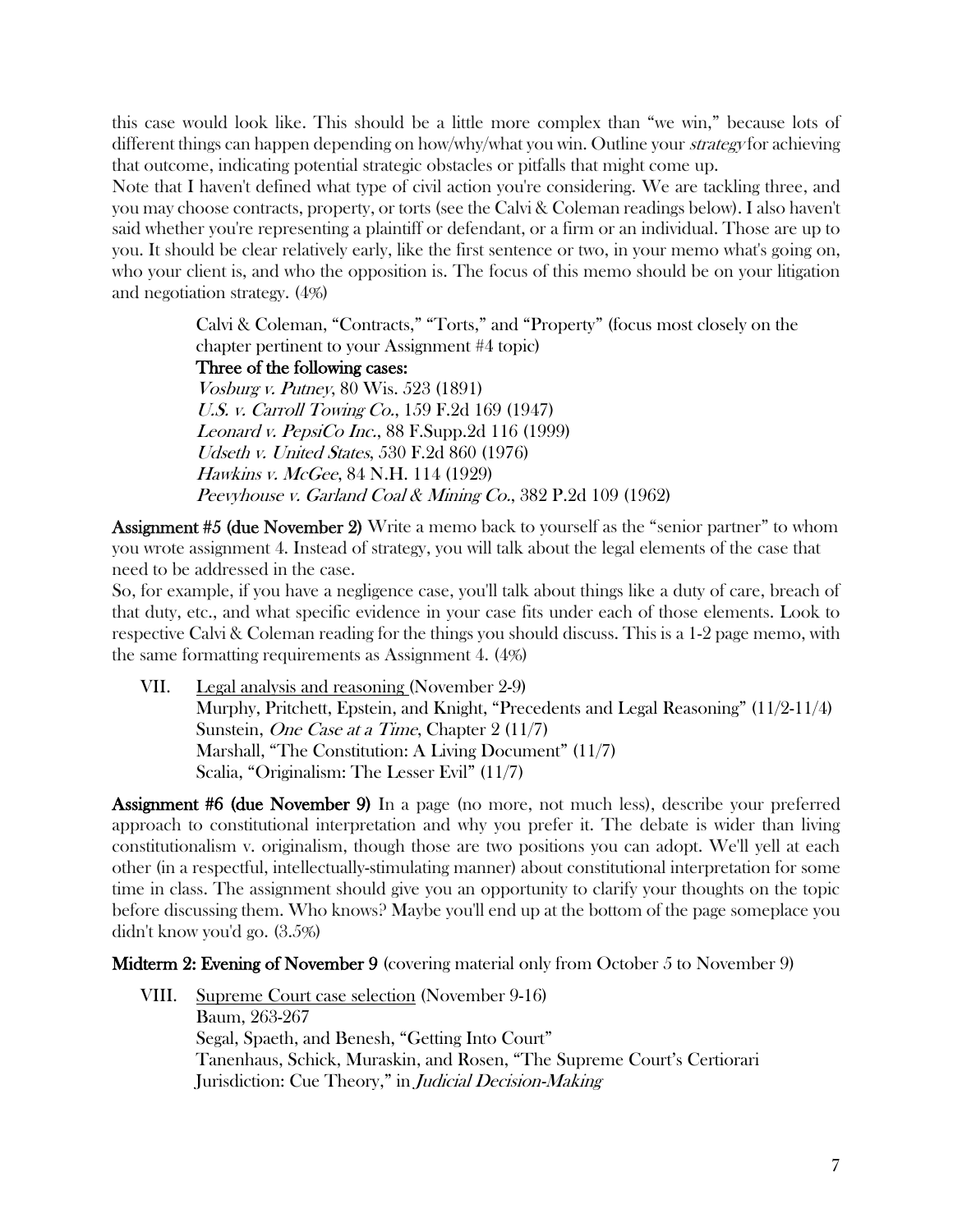Optional certiorari readings (we will talk about concepts from these readings, so see them "in action" here): Perry, *Deciding to Decide*, Appendix, Chapters 2 & 9 Hammond, Bonneau, and Sheehan, *Strategic Behavior and Policy Choice on the U.S.* Supreme Court, Chapter 9 Cameron, Charles, Jeffrey Segal, and Donald Songer. 2000. "Strategic Auditing in a Political Hierarchy: An Informational Model of the Supreme Court's Certiorari

Decisions." American Political Science Review 94(1): 101-116.

Assignment #7 (due November 15 [this is a Wednesday]) Do the following BEFORE YOU

READ Tanenhaus, Schick, Muraskin, and Rosen: Write up a short synopsis of a case (a case you make up) that you think the Supreme Court should grant certiorari to. (It might help to give the case a caption, too.) It should be about a paragraph. In the second paragraph, write out why you think the Court should take the case. Write the second paragraph as if you were writing to the Court itself. Because the Court grants certiorari to questions of law in cases, be sure to include what the precise question(s) of law are that you want the justices to resolve.

AFTER YOU READ Tanenhaus, Schick, Muraskin, and Rosen, use their analysis to determine the approximate percentage chance your case would be granted certiorari. Write a short summary explaining how you arrived at the percentage. After the summary, explain some *minimal* changes you could make to your hypothetical case/presentation of the case to increase the chance it would be granted certiorari, and determine how much the changes would increase the probability. HERE'S WHAT'S DIFFERENT ABOUT THIS ASSIGNMENT:

You need to **email it to me the day before class by 8pm.** Put the BEFORE part on the first page and the AFTER part on a second page. And it is highly likely that other students will see your assignment. (4.5%)

IX. Decision-making and opinions (November 16-30)

Murphy, Pritchett, Epstein, and Knight, "The Process of Judicial Decision Making: The U.S. Supreme Court"

1. Farhang, Sean, and Gregory Wawro. 2004. "Institutional Dynamics on the U.S. Court of Appeals: Minority Representation under Panel Decision Making." Journal of Law, Economics, and Organization 20(2): 299-330.

2. Carrubba, Cliff, Barry Friedman, Andrew Martin, and Georg Vanberg. 2011. "Who Controls the Content of Supreme Court Opinions?" American Journal of Political Science 56(2): 400-412.

3. Black, Johnson, and Wedeking, Oral Arguments and Coalition Formation on the U.S. Supreme Court, Chapter 3

4. Richards, Mark, and Herbert Kritzer. 2002. "Jurisprudential Regimes in Supreme Court Decision Making." American Political Science Review 96: 305-320.

Assignment #8 (due November 30) We will split the class into four groups. Your group only needs to read the selection above that corresponds with its group number. The group's job is to 1) read the selection, 2) write up a short summary of it, and 3) create a presentation to share the selection with the rest of the class. Even with PowerPoint available, you might consider creating handouts if you want to talk about particular tables or numbers from the article (which you likely will). If you email me your handouts the day before class meets, I can print one out and make copies for the class. The presentation should last about 10 minutes, with five minutes reserved for questions (15 minutes total).